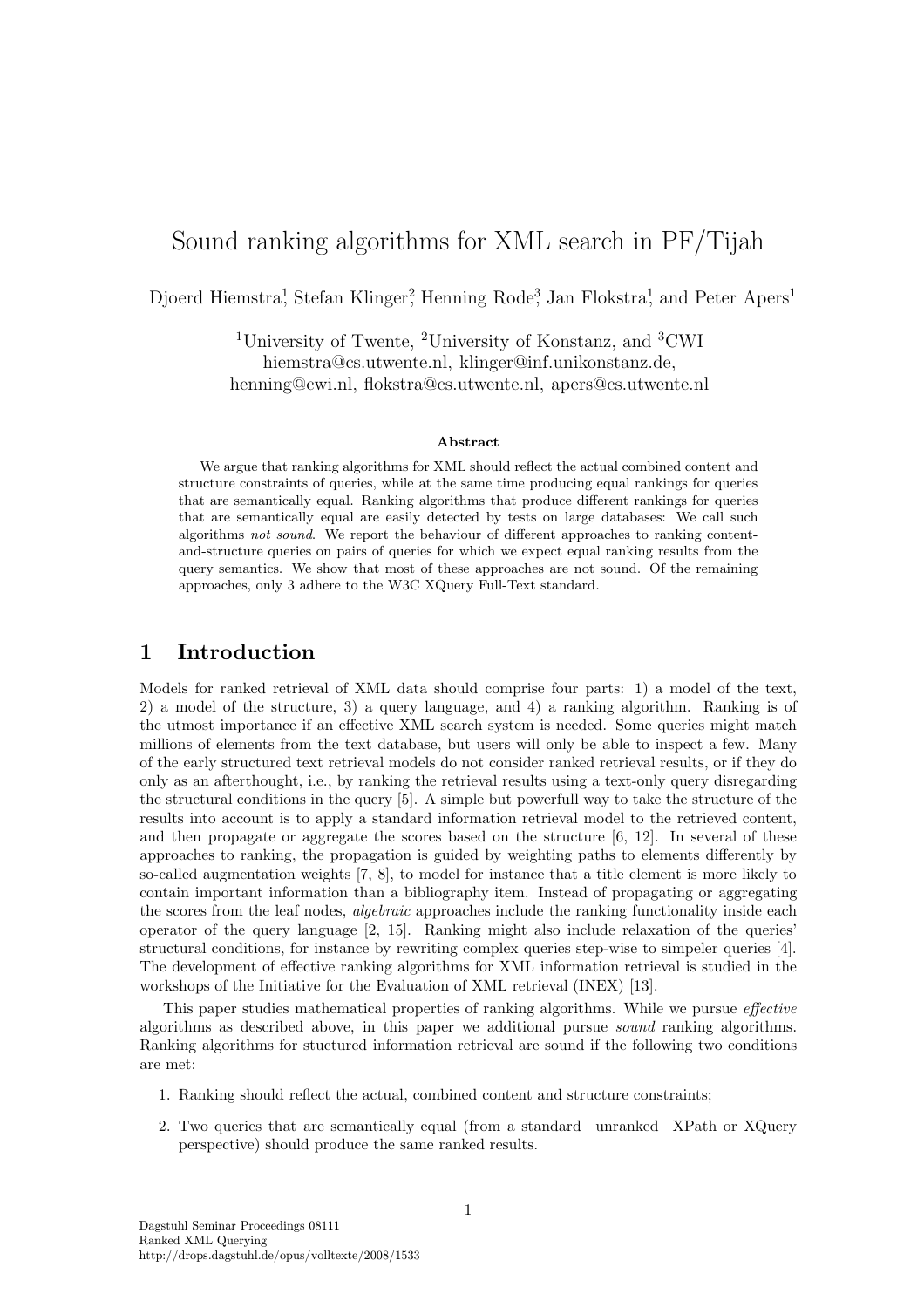An example of a system that violates Condition 1 would be a system that first runs the query as a Boolean selection, and then ranks the resulting elements using a standard text retrieval model, i.e., a ranking algorithm that ignores the structure. Suppose we are looking for articles that talk about *ranked xml retrieval* which were supported in one way or another by *John Doe.* This might be formulated as follows using the NEXI query language [17] (Similar examples will be provided for XQuery Full-text [1] below).

### $\sqrt{\arctin\{about(\cdot//p, ranked xml retrieval)\}$  and about(.//ack, john doe)] (1)

NEXI stands for Narrowed Extended XPath I, a version of XPath that only supports the descendant and self steps, but that is extended by a special about() function. The results of a NEXI query are not in document order, but ranked by estimated relevance to the about() parts. If the system first performs a Boolean selection, then it suffers from the well-known disadvantages of Boolean systems: if we interpret the about() function as a conjunctive query for which all three words ranked, xml and retrieval should occur in the document, then it is for long queries unlikely that any article matches the query (not because there are no relevant articles, but because they discuss for instance probabilitic xml retrieval, or ranked structured retrieval, or ranked xml search, etc. In that case the result would be empty. If we however interpret the about() function as a disjunctive query for which the matching of a single word suffices, then the ranking (i.e., a ranking that ignore the structure) would ignore the paragraphs and acknowledgements. In this case, the top document might very well discuss the holiday diary of John Doe, in which he acknowledges the top ranked XML systems for retrieval (i.e. it might be the paragraph the matches john doe and the acknowledgements that match ranked xml retrieval.

We believe a true XML retrieval system should meet Condition 1 above. Suppose such as system executes the following query.

$$
//article [about (.//p1, xml)] //article [about (.//p, xml)]
$$
 (2)

If Condition 1 is met then the system's ranking reflects the actual, combined content and structure constraints, so the ranking will reflect a match in the  $p_1$  elements or a match in the  $p$  elements. These queries occur a lot in complex documents, such as the IEEE journal data used in the Initiative for the Evaluation of XML Retrieval (INEX) from 2002 to 2005 [13]. In this collection the elements p1 and p both refer to types of paragraphs, as do the elements p2, ip1, ip2, etc. In queries, the user usually does not want to distinguish these different kinds of paragraphs, hence the query above. In fact, such cases were that frequent in INEX that the organisation introduced tag equivalence classes [13], and additional query syntax to ease the formulation of such queries (which is also allowed in XPath 2.0). The following NEXI query is equivalent to the query above:

#### $//$ article[about(.//(p1|p), xml)] (3)

Suppose the system ranks the returned articles for the second query differently than for the first query, resulting in 8 articles in the top 10 that were previously not in the top 10. In that case, the system violates Condition 2: Because the queries are semantically equal, they should result in the same ranking. In order for a ranking algorithm to be sound it should meet Condition 1 and Condition 2. We will show in this paper that for systems that meet Condition 1, it is not trivial to meet Condition 2 as well. In fact, we believe it might be impossible to come up with a ranking approach that meets Condition 2 in all cases, especially in the case of XQuery full-text for which there are many ways of formulating the same query.

In this paper, wel will investigate the soundness of ranking algorithms by systematically comparing the retrieval results of ranking algorithms that meet Condition 1 for two queries that are semantically equal. As a starting point of our study, we hypothesise that all ranking algorithms meet Condition 2 as well. Only if we find an example that violates Condition 2 we will drop the hypothesis. We will show that for almost all reasonable ranking algorithms, there are examples of two semantically equal queries and a data set for which the two queries produce a different ranking.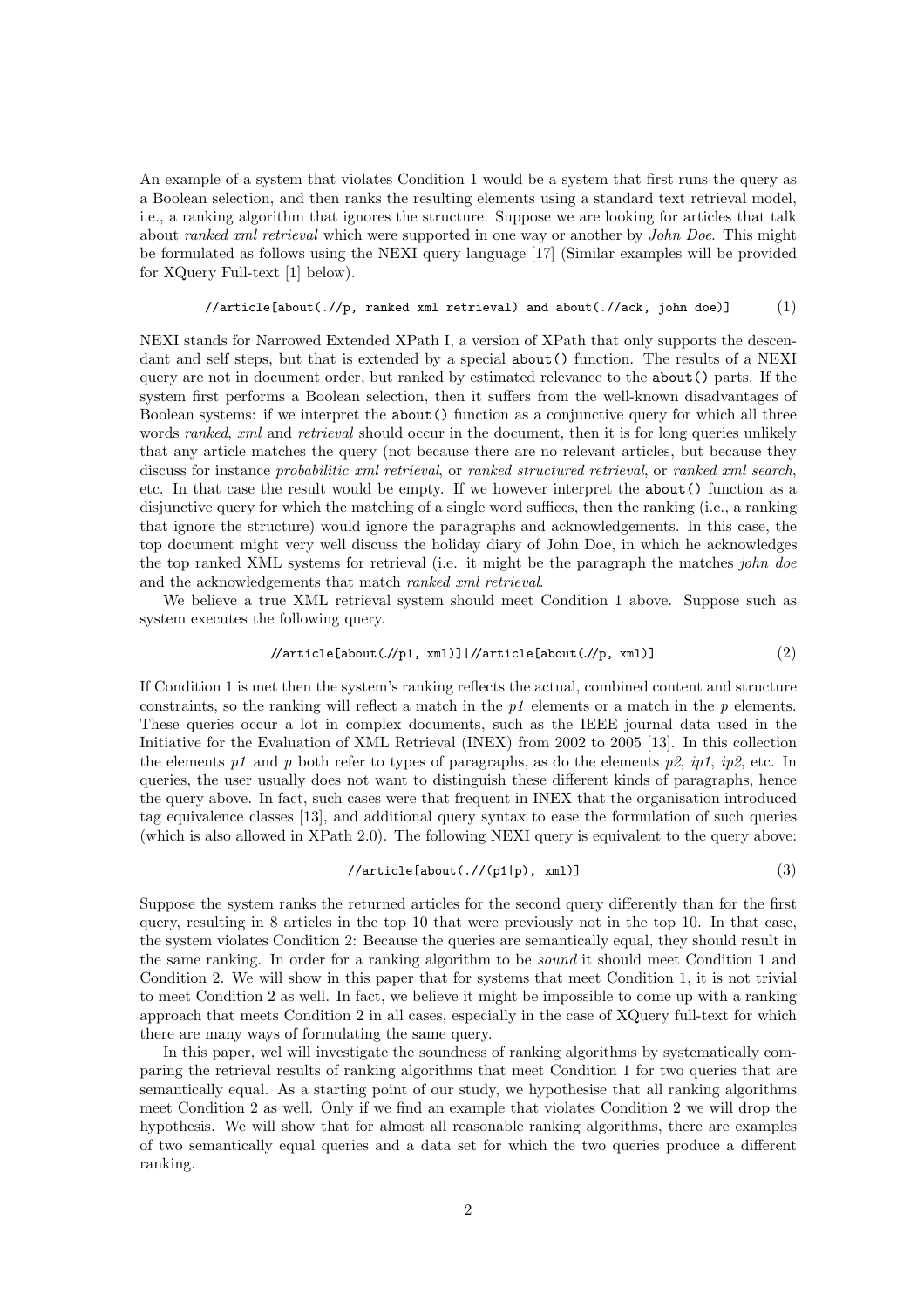The paper is organised as follows. Section 2 describes the queries used for analysing the soundness of ranking algorithms, and how they are executed. Section 3 presents the test data used. In Section 5 the experimental results are presented. Finally, Section 6 concludes this paper.

# 2 The test queries

Our analysis of the problem follows that of Mihajlovic [14, Chapter 3], who identifies three requirements for scoring in structured retrieval models. XML ranking algorithms should provide:

- Score computation: Given a text query and a set of nodes, compute the score of each node. This is provided by traditional information retrieval models.
- Score propagation: This is needed for all XPath axis steps. To do an axis step from a node for which a score was computed, the scores need to propagate to the result nodes. For some axis steps, for instance the parent step, the score of several children needs to propagate to a single result node.
- Score combination: Score combination is needed if the same set of nodes is scored multiple times and the final score should reflect the scores of the nodes in both sets.

As an example, consider the following XQuery Full-Text query, that ranks articles about XML that thank John Doe, similar to the query in Example 1 above:

for \$d score \$s in doc("test.xml")//ack where ../article ftcontains "xml" and . ftcontains ("John", "Doe") return \$d order by \$s desc (4)

Here, score *computation* is needed for the article elements (scored by the similarity to xml) and for the ack elements (scored by the the similarity to *John Doe*). The query should rank ack elements, so the scores of the article elements needs to be *propagated* to their child ack elements. Finally, the two scores for each ack element need to be combined in a final score.

If the user wants to ranks articles about XML that thank John Doe, he/she might as well pose the following query.

for \$d score \$s in doc("test.xml")//article[. ftcontains "xml"]/ack where . ftcontains ("John", "Doe") return \$d order by \$s desc (5)

In fact, several queries are possible that are semantically equal as meant by Condition 2 above. We define equality as follows: The XPath representation of a NEXI query is defined as the query produced by replacing every NEXI function about  $(n, s)$  with fn:contains(fn:string(n), "s"). Two NEXI queries are semantically equal if and only if their XPath representations are equal. Similarly, the XQuery representation of an XQuery Full-Text query is defined as the query produced by replacing every XQuery Full-Text function n ftcontains "s" by fn:contains(fn:string(n), "s"), and two Full-Text queries are semantically equal if their XQuery representations are equal. However, because of the properties of score computation, propagation, and combination, two semantically equal queries might produce different rankings, and might therefore return different (top) elements to the user, i.e., the ranking algorithm is not sound.

### Case 1: The semantics of score computation

In our first case we look at the semantics of *score computation*. Score computation is the most important of Mihajlovic's requirements. Here, we only consider simple scoring, i.e., scoring of queries without using proximity or phrases (in NEXI, phrases can be marked as with double quotes), i.e., the following query.

$$
\texttt{\textbf{}/\textbf{article}[\textbf{. ftcontains ("xml", "ir", "db")}]}}\tag{6}
$$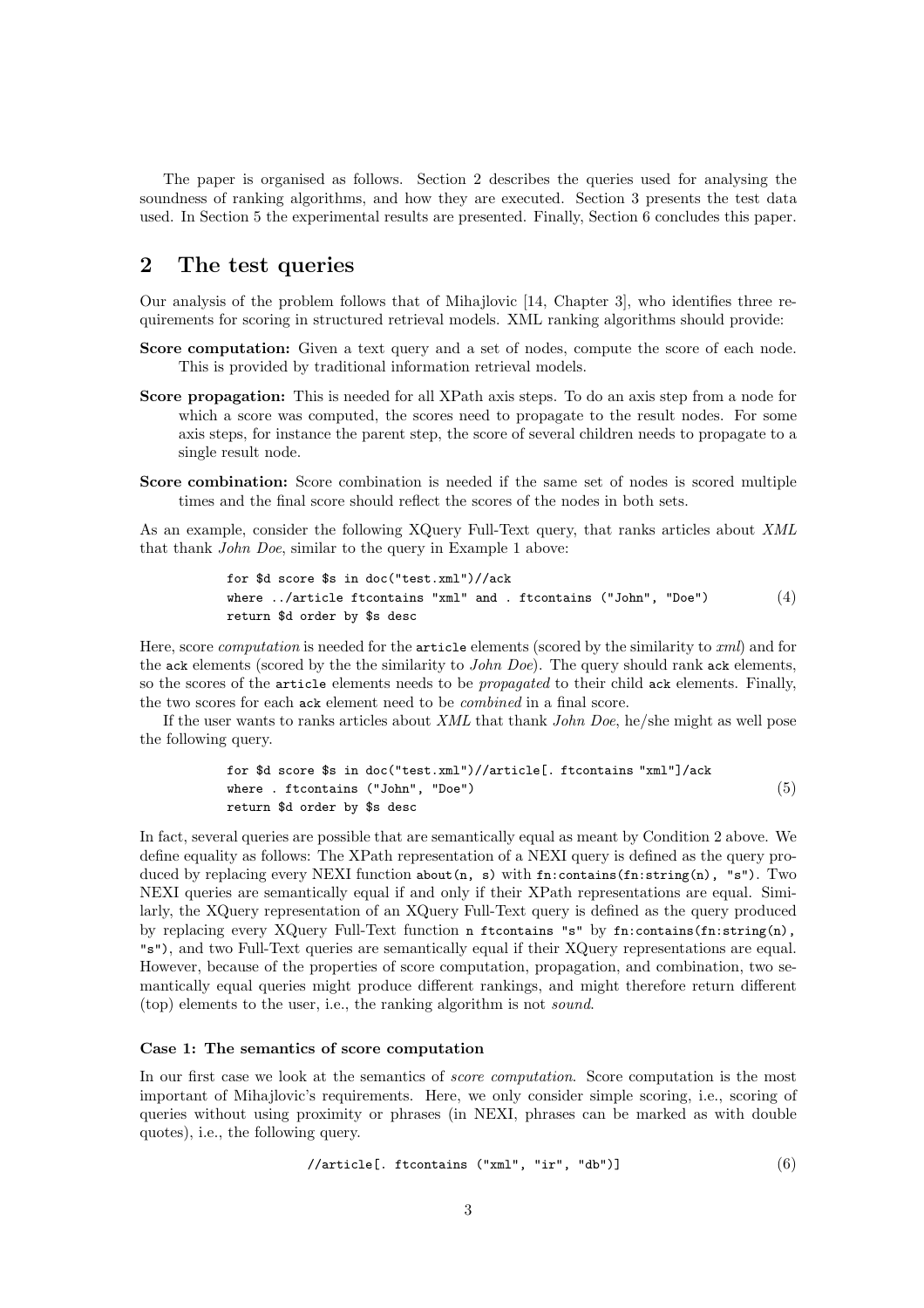In XQuery Full-text, this query retrieves articles that match any of the terms, i.e., the standard behaviour is that of a Boolean OR query. Given these semantics, we expect scoring to be compositional, that is, if we select article containing " $xml$ " and union those with articles containing "ir", "db" as shown in the following query, then we expect the same results as the query above.

```
//article[. ftcontains "xml"]|//article[. ftcontains ("ir", "db")] (7)
```
Several alternative formulations are possible in XQuery Full-text, for instance the query //article[. ftcontains "xml" ftor ("ir", "db")] or //article[. ftcontains "xml" or . ftcontains("ir", "db")]. The alternative formulations select the exact same articles, and if simple scoring behaves as a Boolean OR query, then we expect a sound ranking approach to produce the same rankings for all these formulations.

However, from the user's point of view, we might argue that scoring should have the semantics of the Boolean AND: the best documents are the ones containing all three query terms, not just many occurrences of either query term. If simple scoring behaves as a Boolean AND query, then we expect a sound ranking of Query 6 approach to produce the same rankings as the following query:

### //article[. ftcontains "xml"][. ftcontains("ir", "db")] (8)

or alternative formulations: //article[. ftcontains "xml" ftand ("ir", "db")], or //article[. ftcontains "xml" and . ftcontains ("ir", "db")]. These queries (and similar NEXI queries) correspond to different query plans in the PF/Tijah XML search system [10]. These plans use so-called *score region algebra* to process these queries. Figure 1 contains the query trees for the three plans. Instead of putting the region algebra operators in the trees (the exact definition of algebraic operators in outside the scope of this paper), the figure contains the partial queries that represent the intermediate results at that stage of the query plan.



Figure 1: Query plans for Case 1

Following the line of reasoning of sound ranking algorithms presented above, the simple scoring plan shown in Figure 1a should either produce the same ranking as the disjunctive plan shown in Figure 1b, or it shouls produce the same ranking as the conjunctive plan shown in Figure 1c. If Plan 1a produces a result different from both Plan 1b and 1c, then the score computation is not sound: Users of retrieval systems should be able to understand the difference between OR-queries and AND-queries, however, it is hard to anticipate on semantics that is different from these two.

### Case 2: Score propagation – downwards

In the second case we look at *downwards score propagation*: Suppose the user is interested in sections about "databases" from articles about " $xml$ ". In this case, the scores of the article elements have to be propagated to the section elements. Such a query can be processed in two ways. Either first score all articles, propagate the scores to the contained sections, and score those, as shown in the following query:

$$
\verb|//article[. ftcontains "xml"]//section[. ftcontains "db"]
$$
 (9)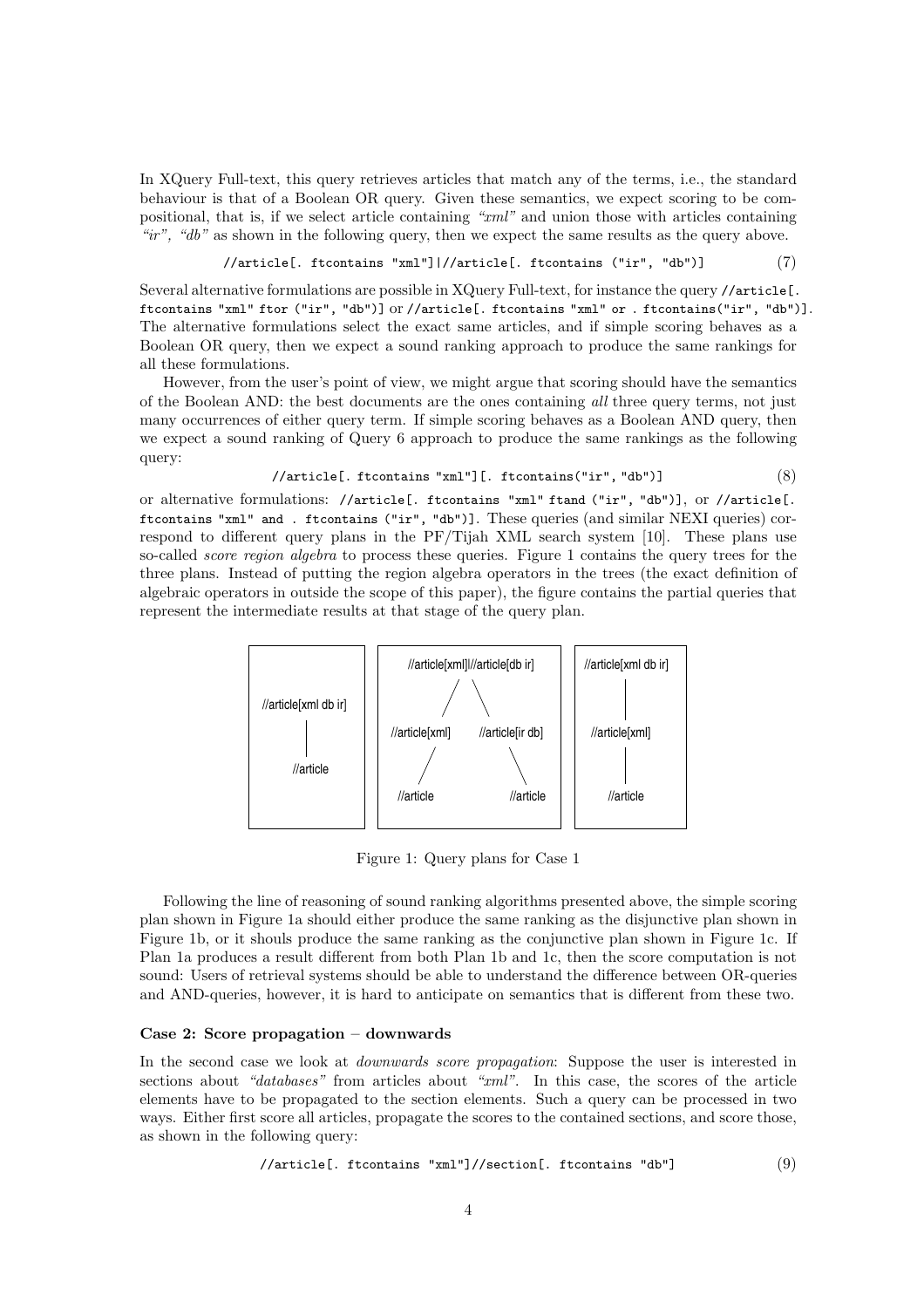... or, first score all sections, and then score the articles that contain these sections, as follows:

//section[. ftcontains "db"][./ancestor::article ftcontains "db"] (10)

The query trees of the actual query plans are shown in Figure 2.



Figure 2: Query plans for Case 2

Following the line of reasoning of sound ranking algorithms presented above, there is no reason why both queries and both query plans above should not produce the exact same ranking of section elements.

# Case 3: Score propagation – upwards

In the second case we look at upwards score propagation: Suppose the user that was interested in articles about "xml" with sections about "databases" now wants to retrieve the articles. In this case, the scores of the section elements have to be propagated upwards to the article elements. Again, the query can be processed in two ways. Either first score all articles, and then propagate the scores to the contained sections upwards as shown in the following query:

$$
\texttt{\texttt{\textbf{}/}} \texttt{\textbf{}} \texttt{article[}. \texttt{ftcontains "xml"]}. \texttt{\textbf{/.}} \texttt{\textbf{/}} \texttt{section} \texttt{ftcontains "db"]} \tag{11}
$$

... or, first score all sections and propagate the score to articles that contain these sections, as follows:

$$
\pmb{\quad \text{//section}[\,. \,\, \text{ftcontains "db"]/ancestor:article}[\,. \,\, \text{ftcontains "xml"]}\qquad \qquad (12)}
$$

The query trees of the actual query plans are shown in Figure 3. Again, a sound ranking approach would produce the exact same ranking for both queries.

#### Case 4: Score Combination – union

Case 4 looks at score combination, more specifically at score combination when the union of two node sets is taken. Suppose the user wants articles that mention "xml" in a section, or that mention "db" in the title:

//article.//section ftcontains "xml" or .//title ftontains "db"] 
$$
(13)
$$

As discussed above, both XQuery/XPath Full-Text and NEXI support a union operator "|" that might be used as well. For instance, an alternative formulation of the query above would union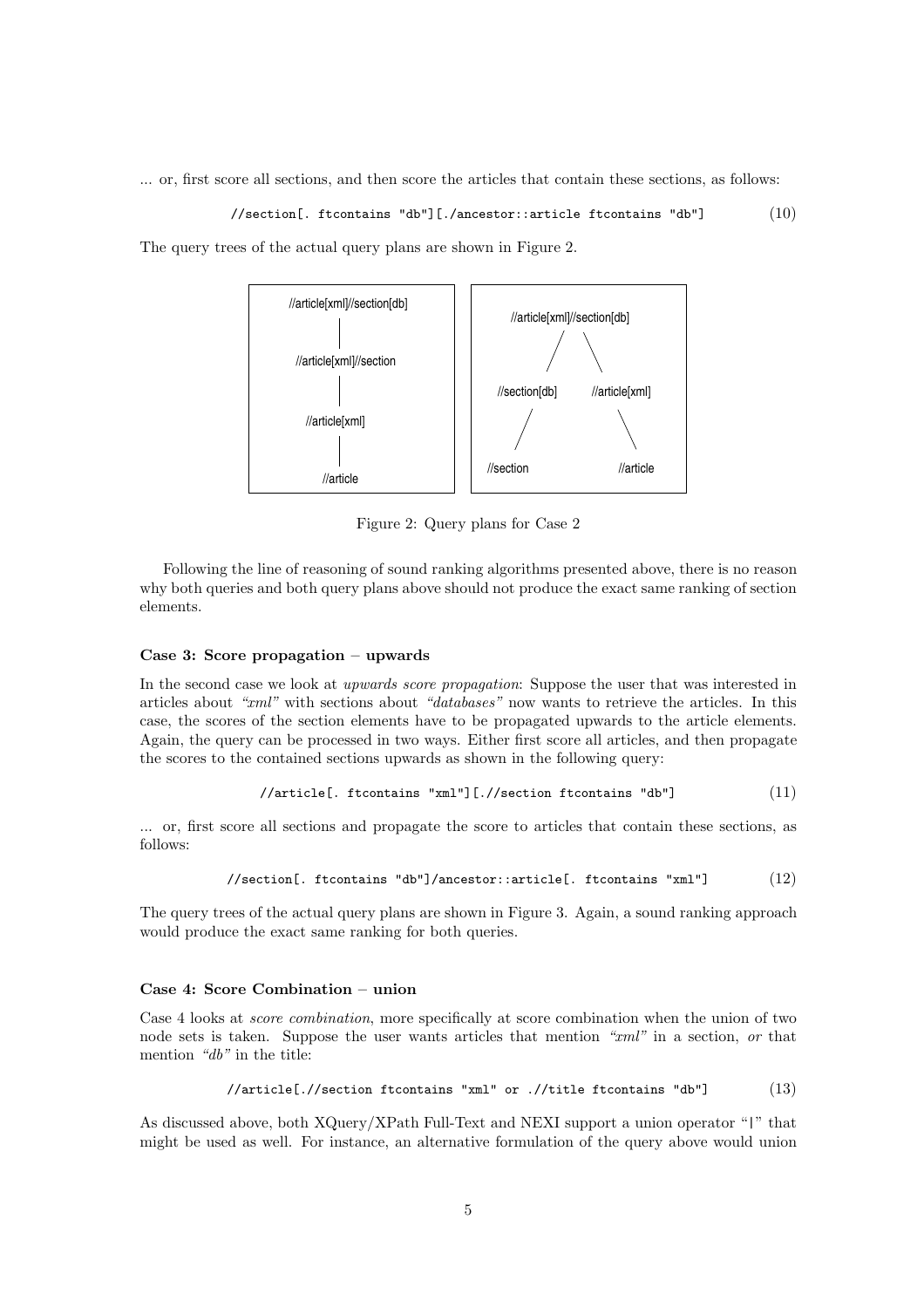

Figure 3: Query plans for Case 3

two sets of article nodes, one of which the sections contain "xml" and another set of article nodes which titles contain "db".

```
//article[.//section ftcontains "xml"]|//article[.//title ftcontains "db"] (14)
```
For article nodes that are in both sets, the union operator should somehow combine the scores. The query trees of the actual query plans are shown in Figure 4. A sound ranking approach produces the exact same ranking for both queries.



Figure 4: Query plans for Case 4

Mihajlovic' score region algebra [14] supports an intersection operator similar to the union operator above. Such an operator is not supported by the XQuery/XPath Full-Text and NEXI, since it is unnecessary in practice. Therefore, we will not consider score combination in the case of intersecting two node sets.

## Case 5: XQuery Full-text scoring properties

The XQuery Full-text standard imposes very few restrictions on scoring: The numeric score computed by queries is implementation-dependent, i.e, scoring may differ between implementations; scoring is not specified by the W3C specification, and scoring is not required to be specified by the implementor for any particular implementation. The standard however imposes the following two restrictions on full-text contains expressions [1]:

A full-text contains expression returns a Boolean value.

So, a full-text contains expression always distinguishes the matching nodes from the non-matching nodes. In Mihajlovic's score region algebra [14], operators compute scores for all nodes, that is,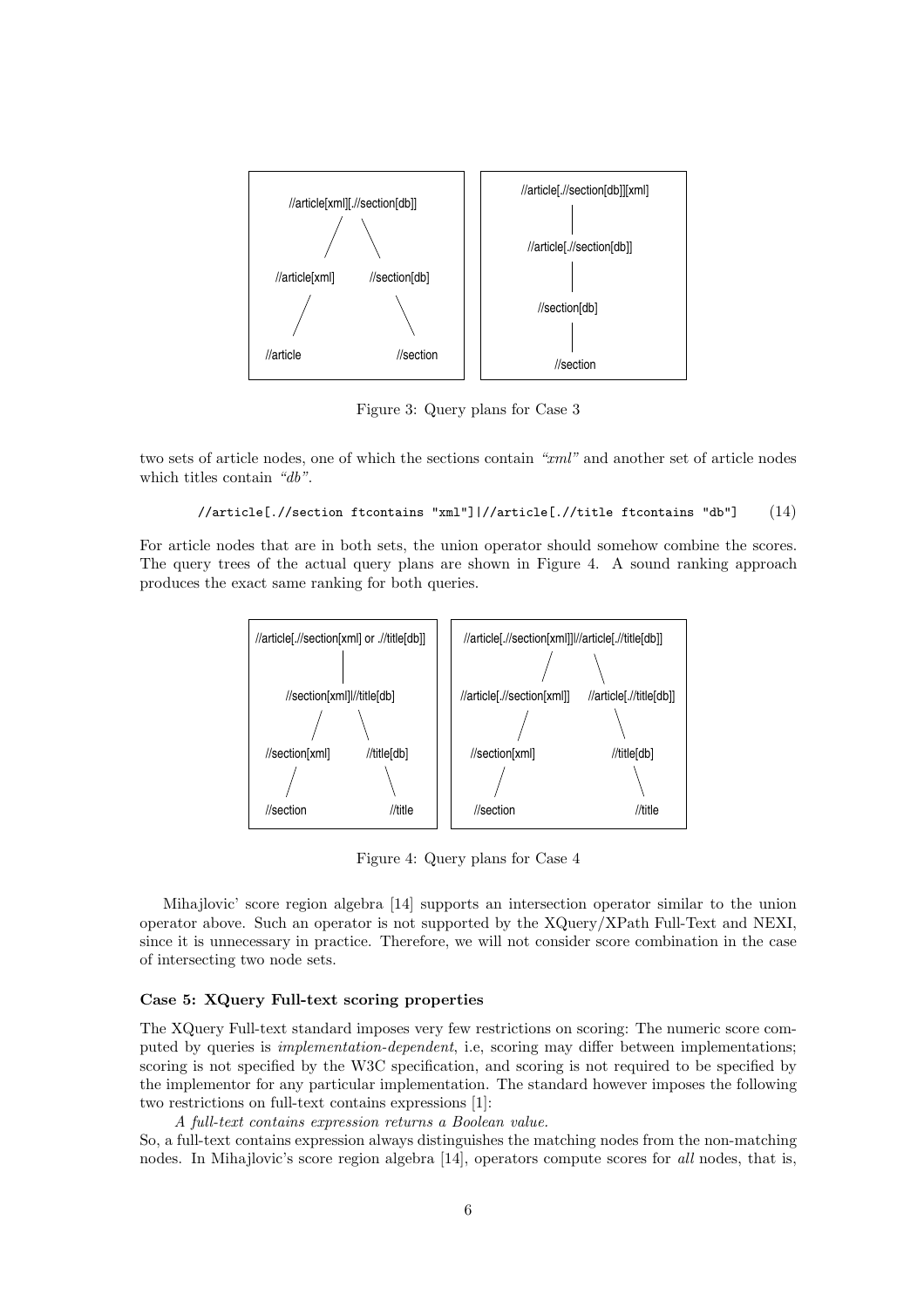all nodes always match the expression. One might argue that this follows the XQuery Full-text standard (each full-text expression always returns true), but at least it is not in the spirit of XQuery Full-text. We will call the semantics of the score region algebra operators ranking semantics and the semantics suggested by XQuery Full-text matching semantics. In practice, matching semantics is often required in practical systems. The current PF/Tijah implementation has default matching semantics. We investigate both matching semantics and ranking semantics to see which of the two is more likely to produce sound ranking.

Score values are of type xs: double in the range [0, 1]. This restriction is not imposed by score region algebra [14]. In fact, many well-performing ranking functions – for instance Okapi's BM25 [16] – produce scores greater than 1 in some cases, and even if they do not, the approach might produce scores greater than 1 after score propagation and score combination.

Case 5 does not define an extra set of queries. The soundness of rankings produced by the queries in Case 1 to 4 above are checked when using matching semantics and ranking semantics. Furthermore, we check if the scores of the results of the queries in Case 1 to 4 are in the range [0, 1].

# 3 The test data

We will evaluate the test cases on artificial data to ensure that we control the circumstances in which queries fail. Some ranking algorithms might be sound in most cases, for instance, they might be sound, unless the elements that are ranked are nested. In the examples above, we would expect every article to have only one acknowledgements section; which might actually be defined in a DTD or XML schema. The schema might also contain elements that have a many-to-one relation to article elements, such as paragraph elements, or elements that might be nested inside themselves, such as section elements (i.e., sections, subsection, and subsubsections might all be ambiguously referred to as section. When element scores are propagated through the document structure, they might have to be aggregated in case of many-to-one relations, or divided in case of one-to-many relations, or both aggregated and divided in case of nested relations. The following DTD contains several of such cases:

```
<!ELEMENT root (article | report)* >
<!ELEMENT article (title, section+) >
<!ELEMENT report (title, section+) >
<!ELEMENT section (heading, (section+ | paragraph+)) >
<!ELEMENT title (#PCDATA) >
<!ELEMENT heading (#PCDATA) >
<!ELEMENT paragraph (#PCDATA | list)* >
<!ELEMENT list (item | list)* >
<!ELEMENT item (#PCDATA) >
```
We distinguish the following 5 cases in which elements from two node sets can be nested: 1:1, 1:n, 1:n where the elements of the second node set are nested,  $n:m$  where the elements of first node set are nested, and n:m where the elements of both sets are nested.

| article vs. title     | 1:1                   |
|-----------------------|-----------------------|
| article vs. paragraph | 1:n                   |
| article vs. section   | $1:n$ nested          |
| section vs. paragraph | $n$ nested : $m$      |
| section vs. list      | $n$ nested : m nested |

The queries presented in the cases above are all examples of the " $1:n$  nested" type, i.e., the queries refer to article elements and section elements. Each query is run as in one of the above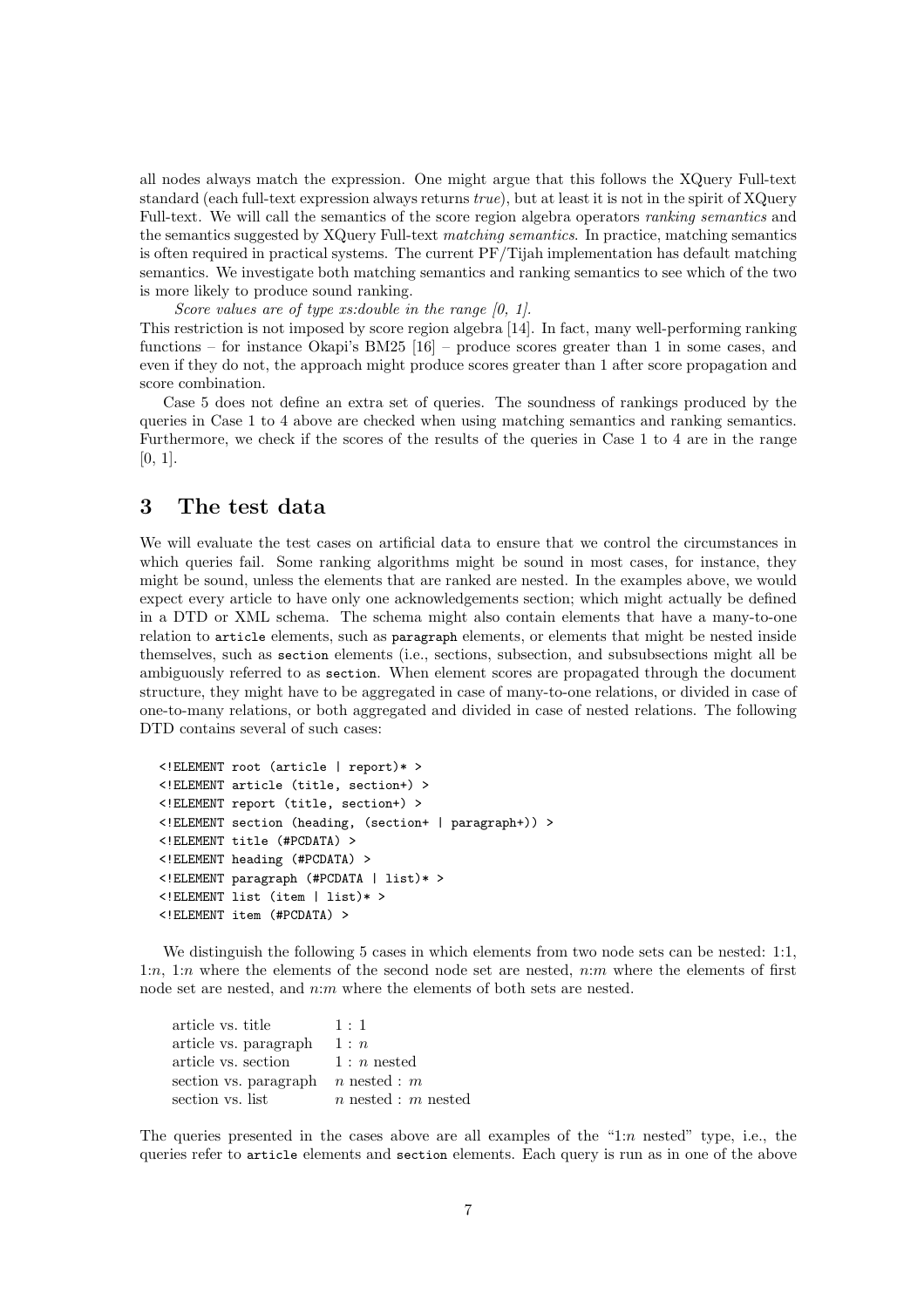five types; so, article and section are replaced by: 1) article elements and title, 2) article elements and paragraph, 3) article elements and section, 4) section elements and paragraph, 5) section elements and list.

# 4 The ranking approaches

We test a total number of 200 ranking approaches for XML search. These approaches are for an important part the same as the approaches Mihajlovic [14] evaluated in oder to find effective ranking approach for XML search. So, our ranking approaches are motivated mostly by testing those approaches for which we expect good recall and precision values in standard information retrieval evaluations, such as those provided by INEX. The number of ranking approaches that can be defined for XML search is endless however, and we do not attempt in anyway to test a complete (sub-)set of all possible ranking functions.

The choices of our ranking approaches are restricted by PF/Tijah's algebraic approach to XML search. Each operators in score region algebra follows the same pattern: It operates on a context node set (context region set), and a target node sets (target region set). Both the context nodes and the target nodes might have scores already from previous operations. Each operator has to combine the score of target node with the scores of (possibly) multiple matching context nodes. For each target node, we distinguish three situations: 1) the target node does not match any context node: In this case the target node is not returned (matching semantics) or it is returned with a default score (ranking semantics); 2) the target node matches one and only one context node: In this case, the target node is returned with the *combined score* of the target node and the matching context node; 3) the target node matches more than one context node: In this case, scores of the matching context nodes are first aggregated, and then combined with the score of the target node. Aggregation and combination define two of the dimensions along which we define ranking approaches, the other dimensions are the retrieval model, and ranking/matching semantics:

# Score combination

We test 5 different ways to combine the scores of the context node and the target node: adding, multiplying, maximum, minimum, and average.

#### Score aggregation

We test the same 5 different ways to aggregate the scores of the matching context nodes: sum, product, maximum, minimum, and average. This brings the total number of approaches to 25.

#### The retrieval model

We test four different retrieval models, bringing the total number of approaches to 100: LMS, a standard language model using linear interpolation smoothing [9]; LM, a standard language model without smoothing; NLLR: normalized log-likelihood ratio (a simple derivation of LMS that produces log-linear scores) [11]; BM25: Okapi's BM25 ranking formula [16].

### Ranking semantics vs. matching semantics

We test each approach with ranking semantics (each operator returns all nodes with a score), and matching semantics (each operator returns a selection of the nodes), so 200 approaches in total over all four dimensions.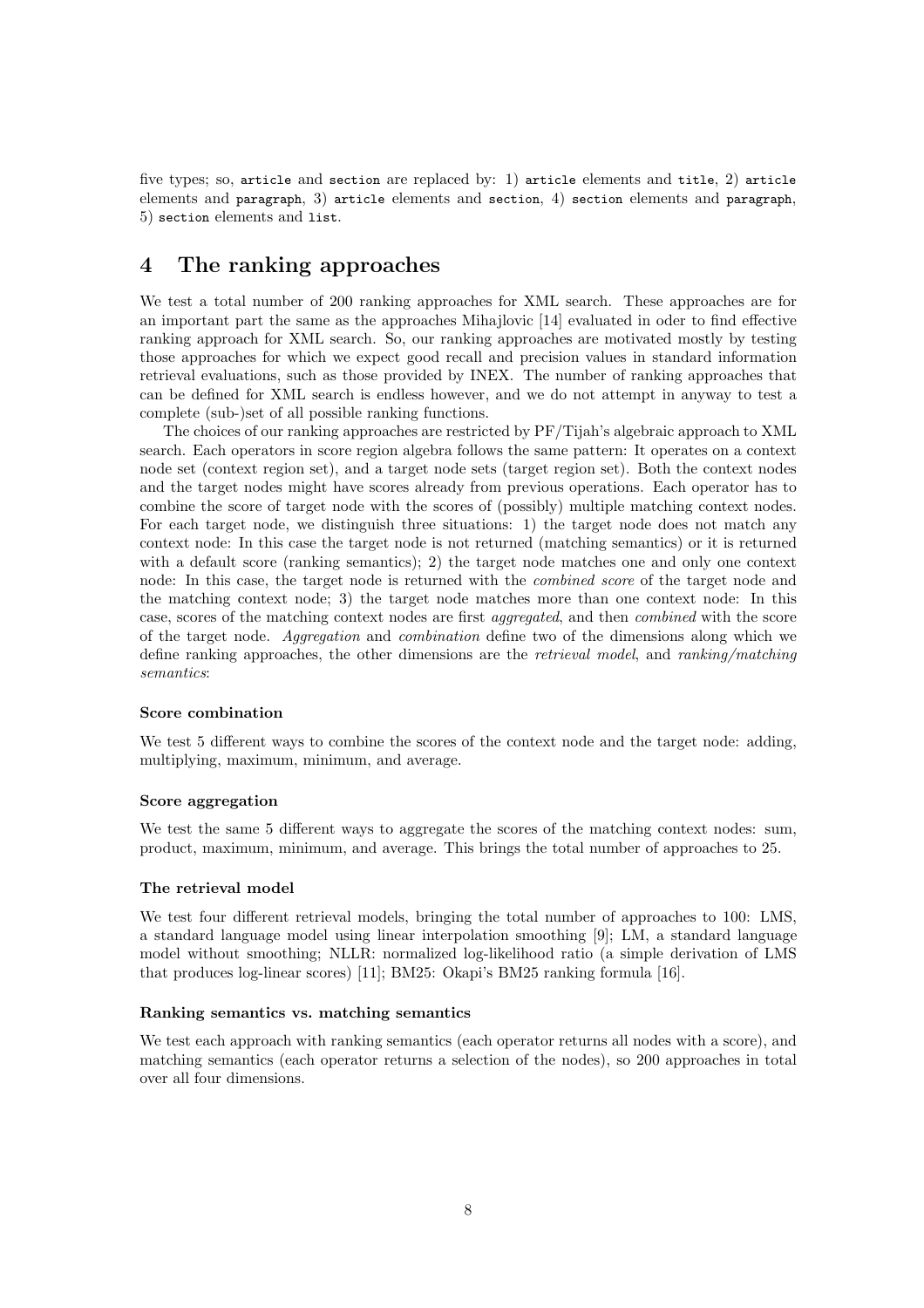# 5 Investigating the soundness in practice

Using the DTD described in Section 3, a 100kB artificial test collection with articles and reports was generated. The text nodes were generated from a simple language model of three words  $(*ir", "db", and "xml",$  where each word is generated by some probability. This way, almost every element will match a query to some extend, with scores similar to other elements, possibly resulting in different rankings. Each of the 200 ranking approaches from Section 4 was tested on a pair of queries from one of the four cases from Section 2, where each query followed one of the five ways in which data can be nested described in Section 3, defining in total 5000 queries. We summarize the results by reporting the most important lessons learned.

#### Lessons for Case 1: Score computation

In all cases that used the NLLR retrieval model, we detected unsound ranking behaviour on the test data. The NLLR retrieval model differs from the LMS retrieval model mainly because it uses query length normalization. Apparently, retrieval models that use some form of query length normalization are not sound. Other examples of retrieval models that uses query length normalization are vector space models that use the cosine similarity.

For almost all ranking approaches that use *matching semantics*, we detected unsound ranking behaviour when comparing Plan 1a to 1c. Apparently, matching semantics excludes the possibility to follow the semantics of AND-queries, which seems logical because most models retrieve elements even if they do not contain all query terms. An exception is the LM retrieval model, i.e., the language model without smoothing: this is the only model that does not produce unsound rankings behaviour when comparing Plan 1a to 1c.

Unsound ranking behaviour was occassionally detected when comparing Plan 1a to 1b. The ranking approaches tested are more likely to follow the semantics of OR-queries.

#### Lessons for Case 2: Score propagation – down

In most cases that used the BM25 retrieval model, we detected unsound ranking behaviour, except when score combination uses the product or the maximum. We believe the unsound behaviour can be explained by the fact that the BM25 retrieval model uses the number of documents as one of its parameters. This was implemented in the system as the size of the target node set (i.e., the size of the set that needs to be ranked). We believe implementing BM25's N (the number of documents) by taking the size of the set to be ranked is the only sensible thing to do. We cannot take a predifined  $N$ , because the set might be the result of a complex selection query, possible combining for instance article elements and report elements and then restricting them on some other criterion.

The size of the sets, however, differ depending on the query plan used. This is even the case in more simple queries such as //article//section[. ftcontains "xml"]: If the system first selects the sections that are contained by articles (excluding the sections contained by reports in our test data) then the size of the set to be ranked is obviously smaller than the size of the complete set of sections as represented by the query //section[. ftcontains "xml"][./ancestor::article] Interestingly, all *tf.idf* term weighting algorithms use the number of documents to be ranked in their definition. The results indicate that all such approaches would produce unsound rankings.

We did not detect unsound ranking for BM25 if score combination uses the product or the maximum. If the maximum is used for score combination, then the approach would often ignore the BM25 score, so this approach is useless in practice. We are unable to explain the behaviour when score combination uses the product: It might be an artefact of the data. This needs to be analysed in the future.

### Lessons for Case 3: Score propagation – up

In almost all cases that used the BM25 retrieval model, we detected unsound ranking behaviour of the queries on the test data, except when score combination uses the maximum. As above, we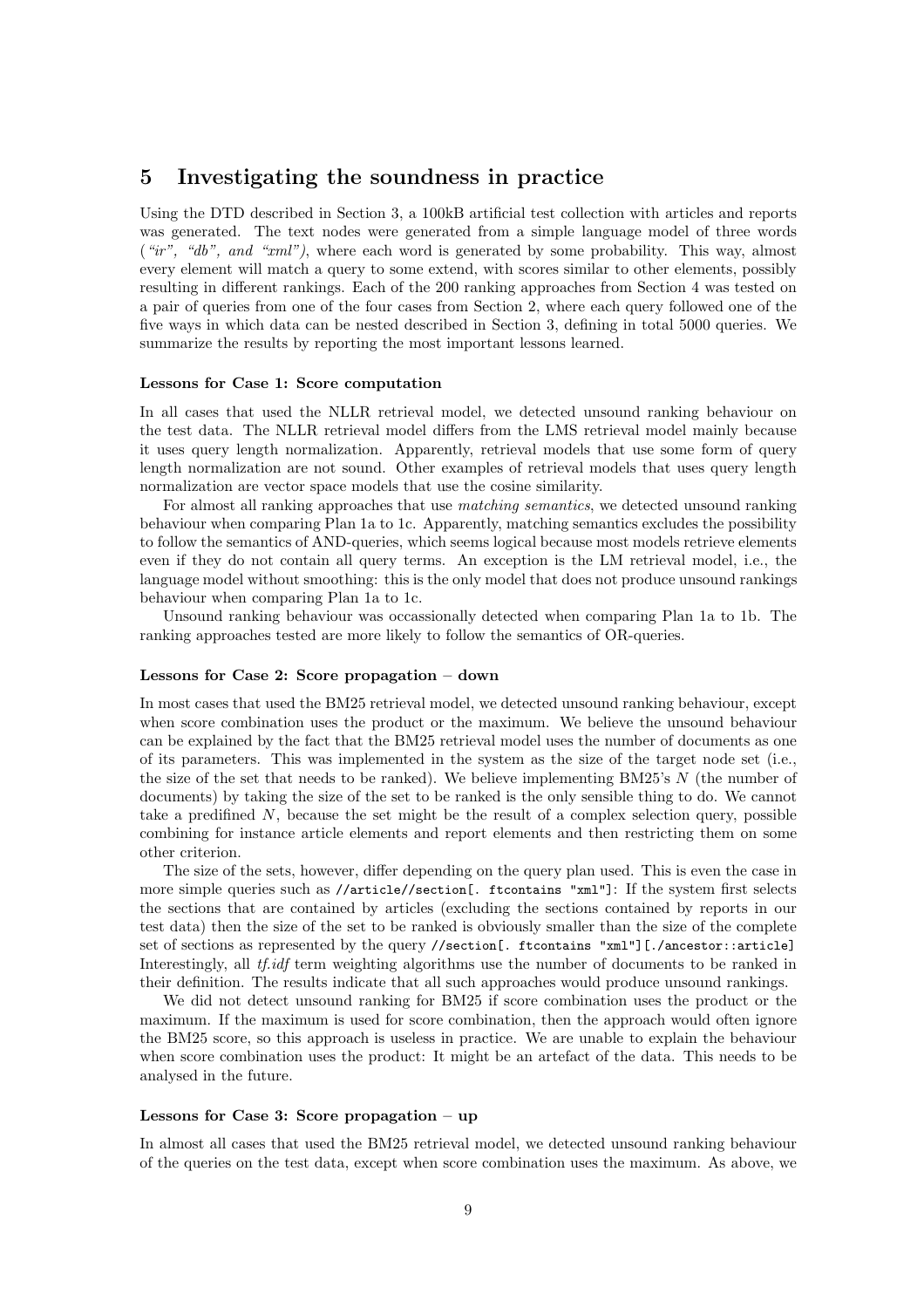have strong indication that this is due to the use of the size of the set that needs to be ranked in the definition of the model, which differs depending on the query plan used.

#### Lessons for Case 4: Score Combination – union

Unsound ranking was detected if score aggregation uses the average score of all matching context nodes. This might be due to the fact that taking the average function is not associative, and produces different values depending on the order in which it is evaluated.

#### Lessons for Case 5: XQuery FT properties

By design, the ranking approaches using ranking semantics (half of the approaches) do not adhere to the XQuery Full-text standard, or at least they are not in the spirit of the standard. A bigger problem might be restriction that scores should be between 0 and 1. The retrieval models NLLR and BM25 produced scores greater than 1 in all cases, the score aggregation that uses the sum of scores also produced scores greater than 1 in most cases. The score combination that uses the sum of scores produced scores greater than 1 in some cases.

# Overall lessons learned

If we only consider ranking approaches that: 1) did not produce unsound rankings; 2) did never produce scores greater than 1; and 3) use matching semantics, then only 3 approaches remain: These three approaches use the language model without smoothing (LM), multiply for score combination and either product, minimum or maximum for score aggregation. Whereas approaches based on language models without smoothing might be sound, it is likely that the search quality of the systems is below average: It is well-known, that smoothing is important for getting high quality retrieval results.

If we drop the requirement that scores should never by greater than 1, then 4 ranking approaches remain. Again, all of them use the LM retrieval model.

If we however drop the requirement that scoring should uses matching semantics, then 13 ranking approaches remain, among which several approaches that use the language model with smoothing (LMS).

# 6 Conclusions

We report the behaviour of 200 ranking approaches to ranking content-and-structure queries on pairs of queries for which we expect equal ranking results from the query semantics. We show that most of these approaches are not sound, i.e., they fail to produce equal rankings in the cases studied. Of the remaining approaches, only 3 adhere to the W3C XQuery Full-Text standard, which requires so-called matching semantics, and which requires retrieval scores to be smaller or equal than 1 at all times. The difficulties in implementing effective and sound ranking for XQuery Full-Text might affect its acceptance as a standard in the future.

# Is ranking really necessary?

The XQuery Full-Text standard was largely motivated by complex retrieval queries. The XQuery Full-Text Use Cases [3] discuss for instance querying accross element boundaries, wild cards, stop words, stemming, sensitivity to diacritics, cardinalities, existential quantification, proximity, implicit sentences and paragraphs, the use of thesauri, etc. Only a small part of the Use Cases consider scoring. So, maybe scoring is not really necessary in XML search?

Table 1 presents the average precision at 10 elements retrieved over 114 NEXI queries provided by the INEX 2006 evaluation. If we treat each about()-clause in NEXI as a Boolean OR (this is the default behaviour of XQuery Full-text), then 97 out of 114 queries do not find any relevant element in their top 10, the average precision at 10 being 0.053. The best language model and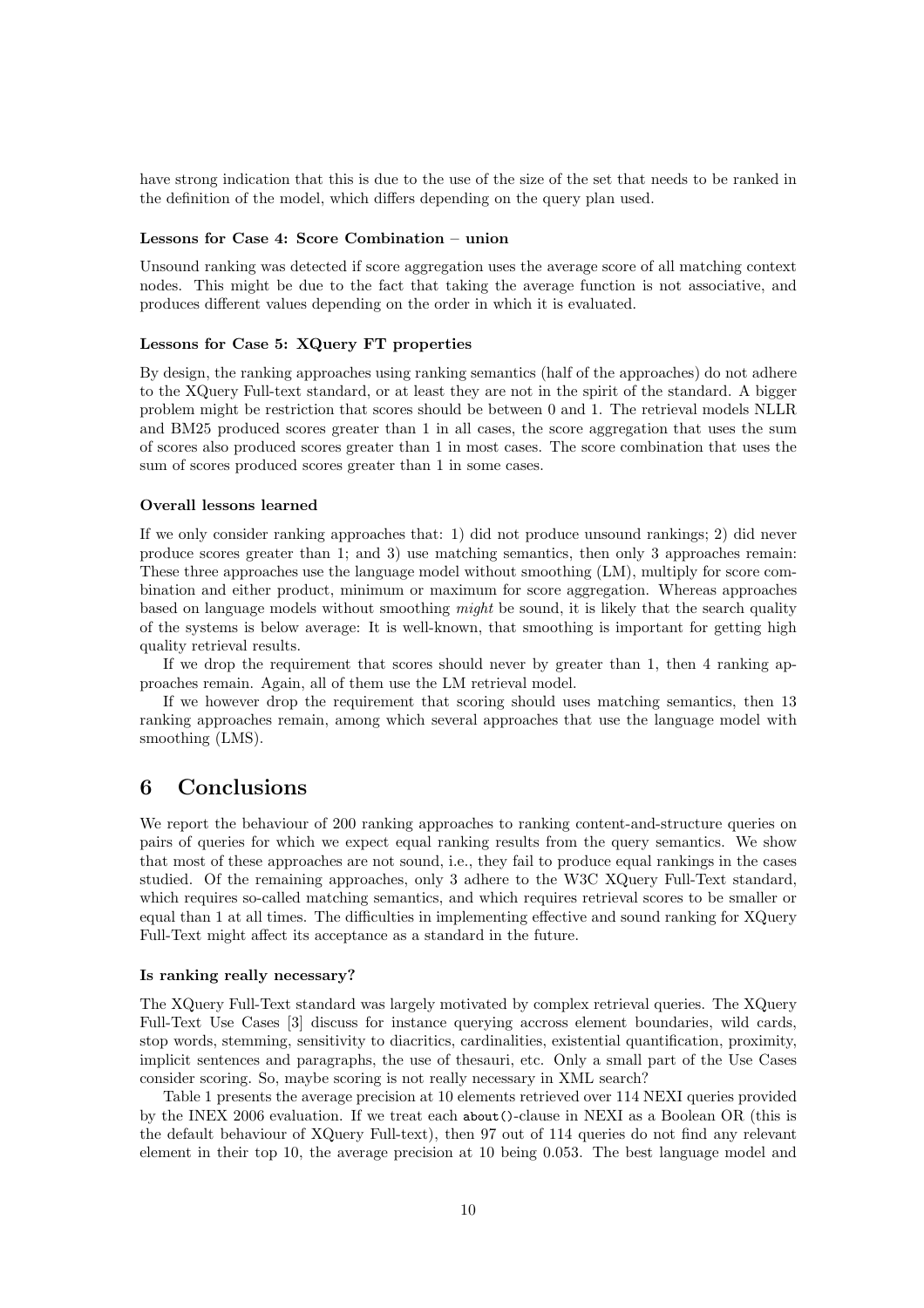| Approach                    | P@10  | queries failed? |
|-----------------------------|-------|-----------------|
| Boolean OR                  | 0.053 | 97              |
| Boolean AND                 | 0.200 | 59              |
| LMS/MULT/MAX/Matching       | 0.361 | 22              |
| BM25/ADD/MAX/Matching       | 0.379 | 18              |
| LMS/MULT/MAX/Matching/prior | 0.439 | 15              |
|                             |       |                 |

Table 1: Retrieval quality on 114 INEX 2006 content-and-structure queries

BM25 approaches tested in this paper reduce the number of failed queries to respectively 22 and 18 (about five times less errors) and respectively 0.361 and 0.379 average precision at 10 (about 500% performance increase). If we add an element length prior to the language modelling approach (longer elements are more likely to be relevant; this was not tested for soundness in this paper), then the number of failed queries is down to 15 and the average precision is up to 0.439 (more than 700% improvement in performance). Clearly, a system without ranking is useless compared to the system that includes high quality ranking algorithms.

# References

- [1] S. Amer-Yahia, C. Botev, S. Buxton, P. Case, J. Doerre, M. Holstege, J. Melton, M. Rys, and J. Shanmugasundaram. XQuery 1.0 and XPath 2.0 full-text 1.0. Technical report, World Wide Web Consortium, May 2008. http://www.w3.org/TR/xpath-full-text-10/.
- [2] S. Amer-Yahia, C. Botev, and J. Shanmugasundaram. Texquery: a full-text search extension to XQuery. In Proceedings of the 13th international World Wide Web conference, 2004.
- [3] S. Amer-Yahia and P. Case. XQuery and XPath Full Text 1.0 use cases. Technical report, World Wide Web Consortium, May 2008. http://www.w3.org/TR/xpath-full-text-10-usecases/.
- [4] S. Amer-Yahia, L.V.S. Lakshmanan, and S. Pandit. Flexpath: flexible structure and full-text querying for XML. In Proceedings of the 2004 ACM SIGMOD international conference, 2004.
- [5] F.J. Burkowski. Retrieval activities in a database consisting of heterogeneous collections of structured text. In Proceedings of the 15th ACM Conference on Research and Development in Information Retrieval (SIGIR'92), pages 112–124, 1992.
- [6] D. Carmel, Y.S. Maarek, M. Mandelbrod, Y. Mass, and A. Soffer. Searching XML documents via XML fragments. In Proceedings of the 26th ACM Conference on Research and Development in Information Retrieval (SIGIR'03), pages 151 – 158, 2003.
- [7] N. Fuhr and K. Grossjohann. XIRQL: A query language for information retrieval in XML. In Proceedings of the 24th ACM Conference on Research and Development in Information Retrieval (SIGIR'01), pages 172–180, 2001.
- [8] T. Grabs. Generating vector spaces on-the-fly for flexible XML retrieval. In *Proceedings of* the SIGIR workshop on XML and Information Retrieval, pages 4–13, 2002.
- [9] D. Hiemstra and W. Kraaij. Twenty-One at TREC-7: Ad-hoc and cross-language track. In Proceedings of the seventh Text Retrieval Conference TREC-7, pages 227–238. NIST Special Publication 500-242, 1998.
- [10] D. Hiemstra, H. Rode, R .van Os, and J. Flokstra. PF/Tijah: text search in an XML database system. In Proceedings of the 2nd International Workshop on Open Source Information Retrieval, 2006.